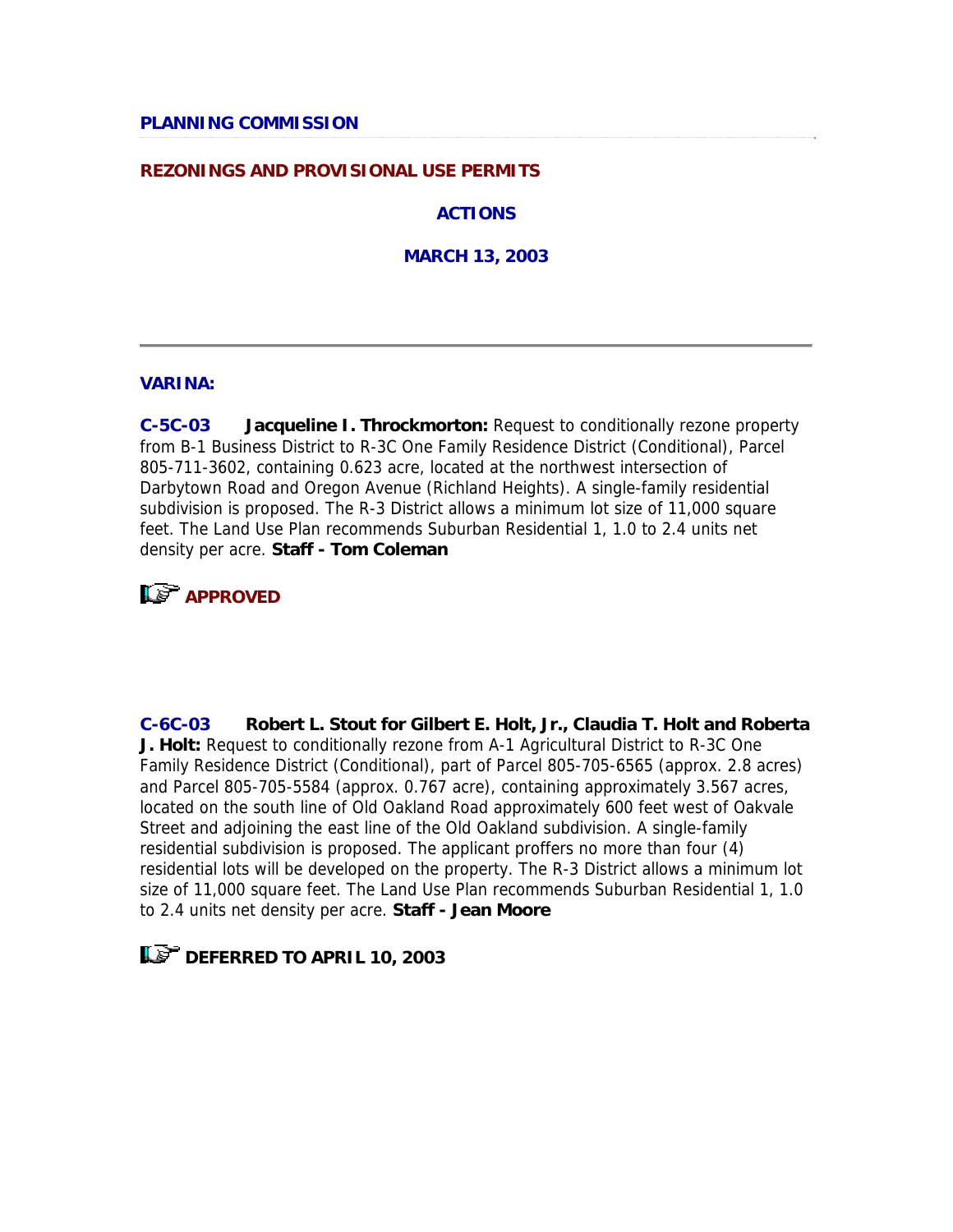## **BROOKLAND:**

**C-7C-03 F. Robert Loftis for Sunstar Technologies:** Request to conditionally rezone from A-1 Agricultural District and R-2AC One Family Residence District (Conditional) to R-3C One Family Residence District (Conditional), Parcel 762-761-6559 and part of Parcel 766-762-1042, containing approximately 0.37 acre, located on the north line of Hungary Road approximately 60 feet east of Walton Farms Drive. A singlefamily residential subdivision is proposed. The applicant proffers a maximum of two (2) lots will be developed on the property. The R-3 District allows a minimum lot size of 11,000 square feet. The Land Use Plan recommends Suburban Residential 1, 1.0 to 2.4 units net density per acre. **Staff - Paul Gidley**

# **Let DEFERRED TO APRIL 10, 2003**

**C-8C-03 Laraine Isaac for Godsey Properties, Inc.:** Request to conditionally rezone from A-1 Agricultural District to R-3C One Family Residence District (Conditional) Parcels 755-768-1347 and 755-768-2764, containing 6.0 acres, located on the west line of Springfield Road at Olde Milbrooke Way. A single-family residential subdivision is proposed. The R-3 District allows a minimum lot size of 11,000 square feet. The Land Use Plan recommends Suburban Residential 2, 2.4 to 3.4 units net density per acre. **Staff - Paul Gidley**

## **DEFERRED TO APRIL 10, 2003**

## FAIRFIELD:

### Deferred from the January 9, 2003 Meeting:

**C-33C-02 Henry L. Wilton for WILHOOK, LLC:** Request to rezone from B-3C Business District (Conditional) to R-3C One Family Residence District (Conditional) and B-3C Business District (Conditional), Parcel 804-736-0481, containing 10.415 acres (approximately 6.7 acres in R-3C; approximately 3.7 acres in B-3C), located at the northeast intersection of Mechanicsville Turnpike and Neale Street (Maplewood Farm). Commercial and single family residential developments are proposed. The uses will be controlled by proffered conditions and zoning ordinance regulations. The R-3 District allows a minimum lot size of 11,000 square feet. The Land Use Plan recommends Commercial Concentration. The site is also in the Airport Safety Overlay District. **Staff - Jean Moore**

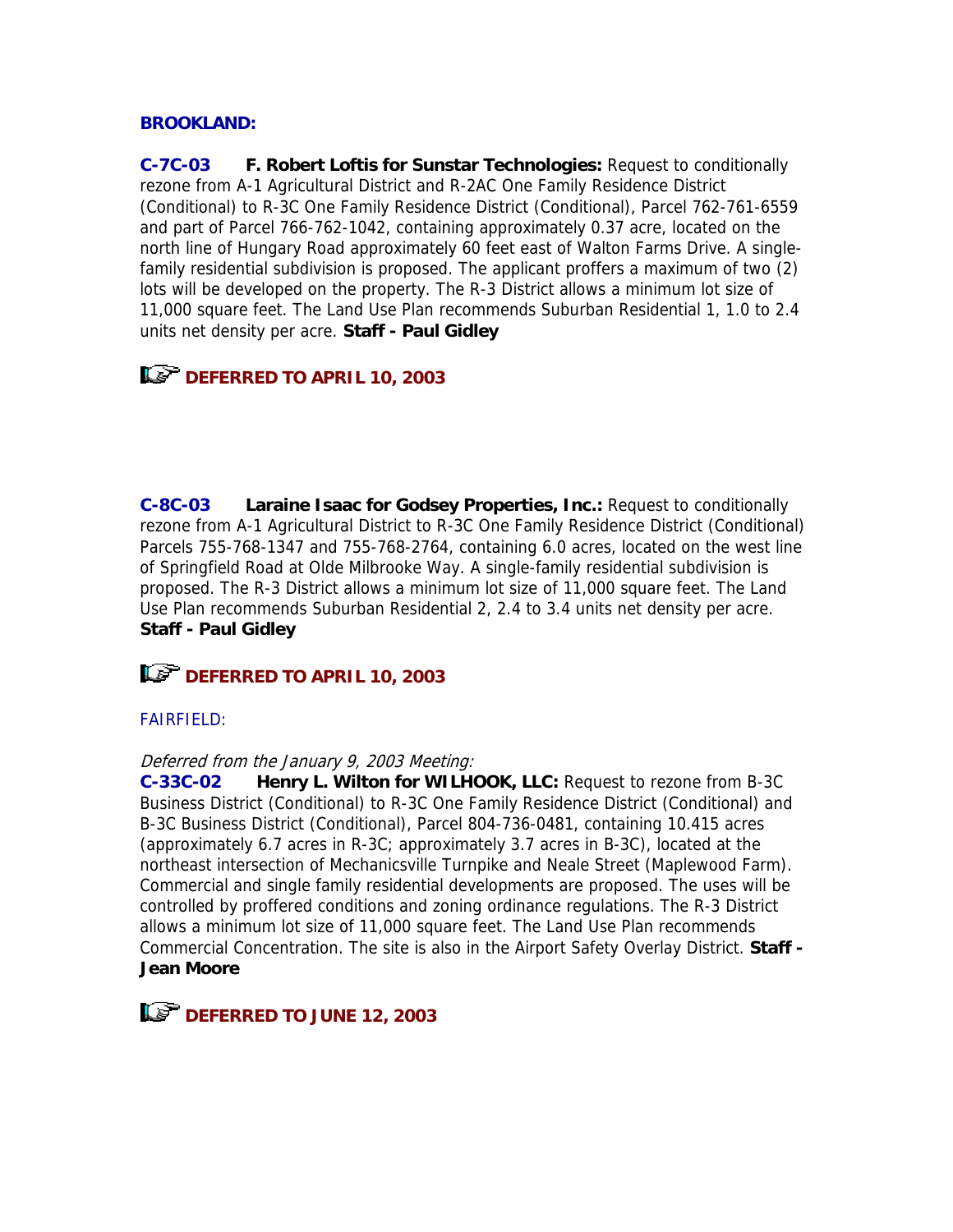#### Deferred from the February 13, 2003 Meeting:

**C-71C-02 Robert Atack/F. Robert Loftis for Cedar Fork, LLC:** Request to conditionally rezone from A-1 Agricultural District and R-2A One Family Residence District to R-5AC General Residence District (Conditional), Parcels 813-729-0099, 813- 729-1810, 813-728-1795, 812-729-4468 and 812-729-5529, containing approximately 51.04 acres, located on the west line of Cedar Fork Road at Tiffanywoods Lane. A zerolot-line development is proposed. The R-5A District allows a minimum lot size of 5,625 square feet. The Land Use Plan recommends Suburban Residential 1, 1.0 to 2.4 units net density per acre, and Suburban Residential 2, 2.4 to 3.4 units net density per acre. The site is also in the Airport Safety Overlay District. **Staff - Jean Moore**

# **DEFERRED TO APRIL 10, 2003**

**C-47C-02 James W. Theobald for Timothy L. Ramsey:** Request to conditionally rezone from A-1 Agricultural District and RTHC Residential Townhouse District (Conditional) to M-1C Light Industrial District (Conditional), Parcel 776-766-2949 and part of Parcels 776-765-5797 and 776-766-3112, containing 2.083 acres, located at the southeast intersection of Woodman and Mountain Roads. A mini storage warehouse is proposed. The use will be controlled by proffered conditions and zoning ordinance regulations. The Land Use Plan recommends Office. **Staff - Tom Coleman**



#### TUCKAHOE:

**C-10C-03 Andrew Condlin/Caroline Browder for Wendy's International, Inc.:** Request to conditionally rezone from O-2 Office District to B-2C Business District (Conditional), Parcel 741-741-6996, containing 0.586 acre, located at the southeast intersection of Patterson Avenue (State Route 6) and Pump Road. A Wendy's Fast Food Restaurant with drive-thru is proposed. The use will be controlled by zoning ordinance regulations and proffered conditions. The Land Use Plan recommends Office. **Staff - Mark Bittner**